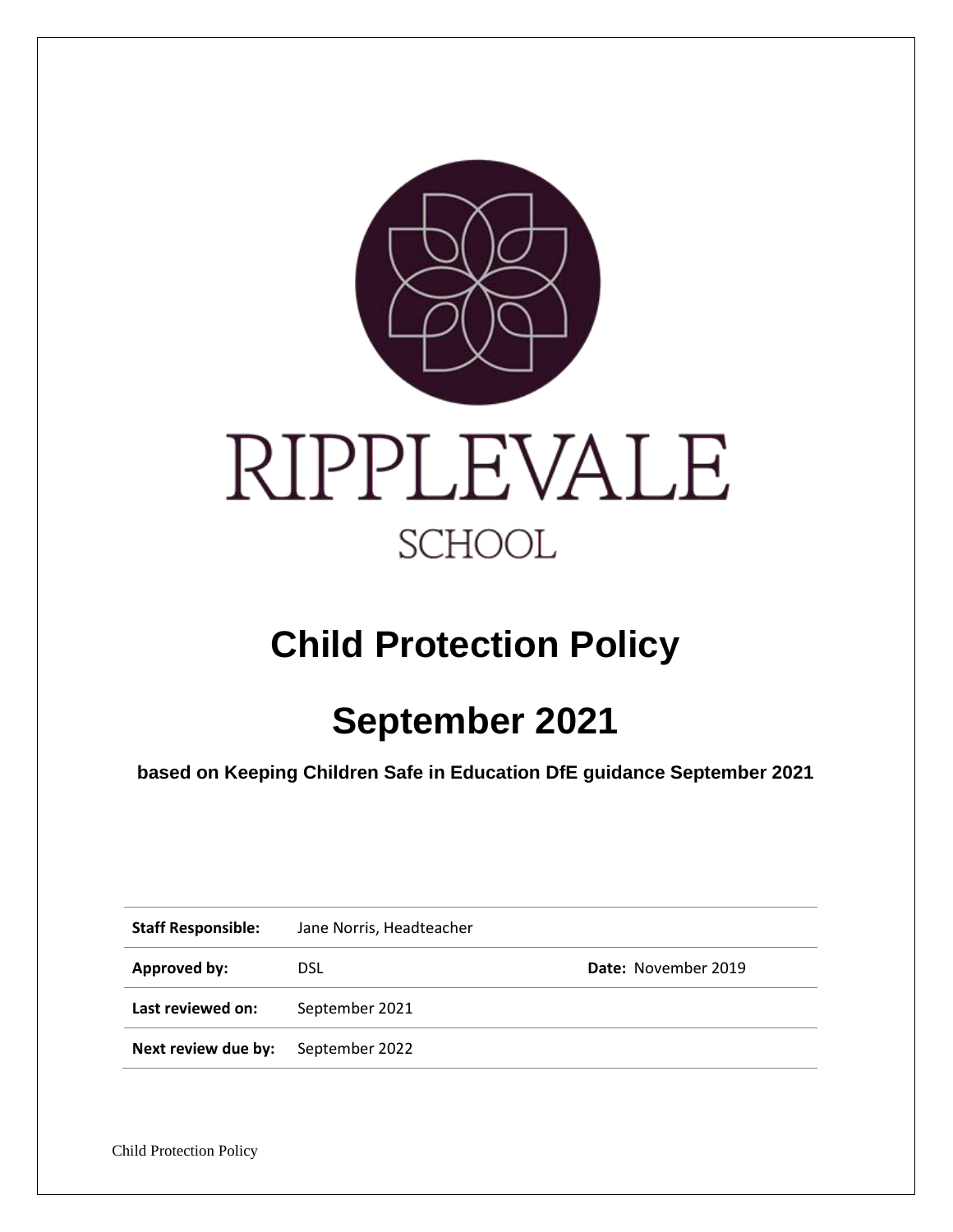# **Ripplevale Child Protection Policy**

# **Key Contact Personnel in School**

Designated Safeguarding Lead: Jane Norris, Headteacher

Deputy Designated Safeguarding Lead(s): Jamie Lovett, Deputy Head of School

Named Safeguarding Leads: Shane Donovan (Deputy Head), Jo Baker (Deputy Head) Jemma McFadyen (PSA) and David Parsons (IT Manager)

**This is a core policy that forms part of the induction for all staff. It is a requirement that all members of staff have access to this policy and sign to say they have read and understood its contents**.

Date written: (September 2019) Date agreed and ratified by Governing Body: (September 2021) Date of next review: (September 2022)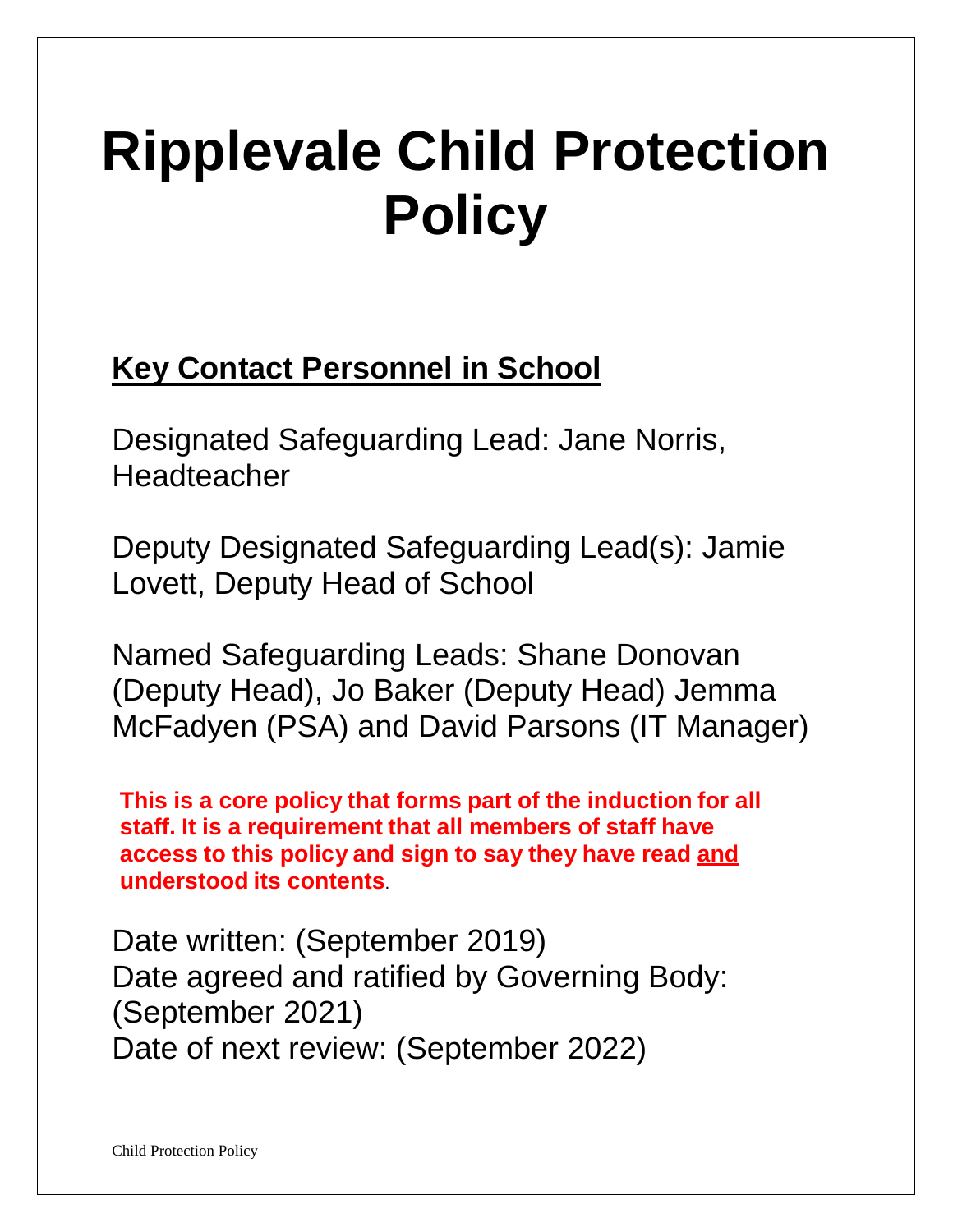# **This policy will be reviewed at least annually and/or following any updates to national and local guidance and procedures.**

# **Ripplevale School Child Protection Policy**

**Contents**

|                                                                           | Page no        |
|---------------------------------------------------------------------------|----------------|
| What to do if you have a welfare concern - flowchart                      | 1              |
| 1.<br><b>Introduction and Ethos</b>                                       | $\overline{2}$ |
| 2.<br>Definition of Safeguarding                                          | 4              |
| 3.<br>Context                                                             | 5              |
| 4.<br><b>Related Safeguarding Policies</b>                                | 5              |
| 5.<br><b>Key Responsibilities</b>                                         | 6              |
| 6.<br>Recognition and Types of Abuse and Neglect                          | $\overline{7}$ |
| 7.<br>Safeguarding and Child Protection Procedures                        | 8              |
| 8.<br><b>Record Keeping</b>                                               | 9              |
| 9.<br>Multi-Agency Working                                                | 10             |
| 10. Confidentiality and Information Sharing                               | 11             |
| 11. Complaints                                                            | 11             |
| 12. Staff induction, Awareness and Training                               | 12             |
| 13. Safe Working Practice                                                 | 12             |
| 14. Staff Supervision and Support                                         | 12             |
| 15. Safer Recruitment                                                     | 13             |
| 16. Allegations Against Members of Staff and Volunteers                   | 13             |
| 17. Safeguarding Children with Special Educational Needs and Disabilities | 14             |
| 18. Child on Child Abuse                                                  | 14             |
| 19. Gangs, County Lines, Violent Crime and Exploitation                   | 15             |
| 20. Online Safety                                                         | 15             |
| 21. Curriculum and Staying Safe                                           | 16             |
| 22. The Use of School Premises by Other Organisations                     | 16             |
| 23. Security                                                              | 16             |
| 24. Monitoring and Review                                                 | 17             |
| 25. Local Support                                                         | 17             |
| 26. National Support                                                      | 18             |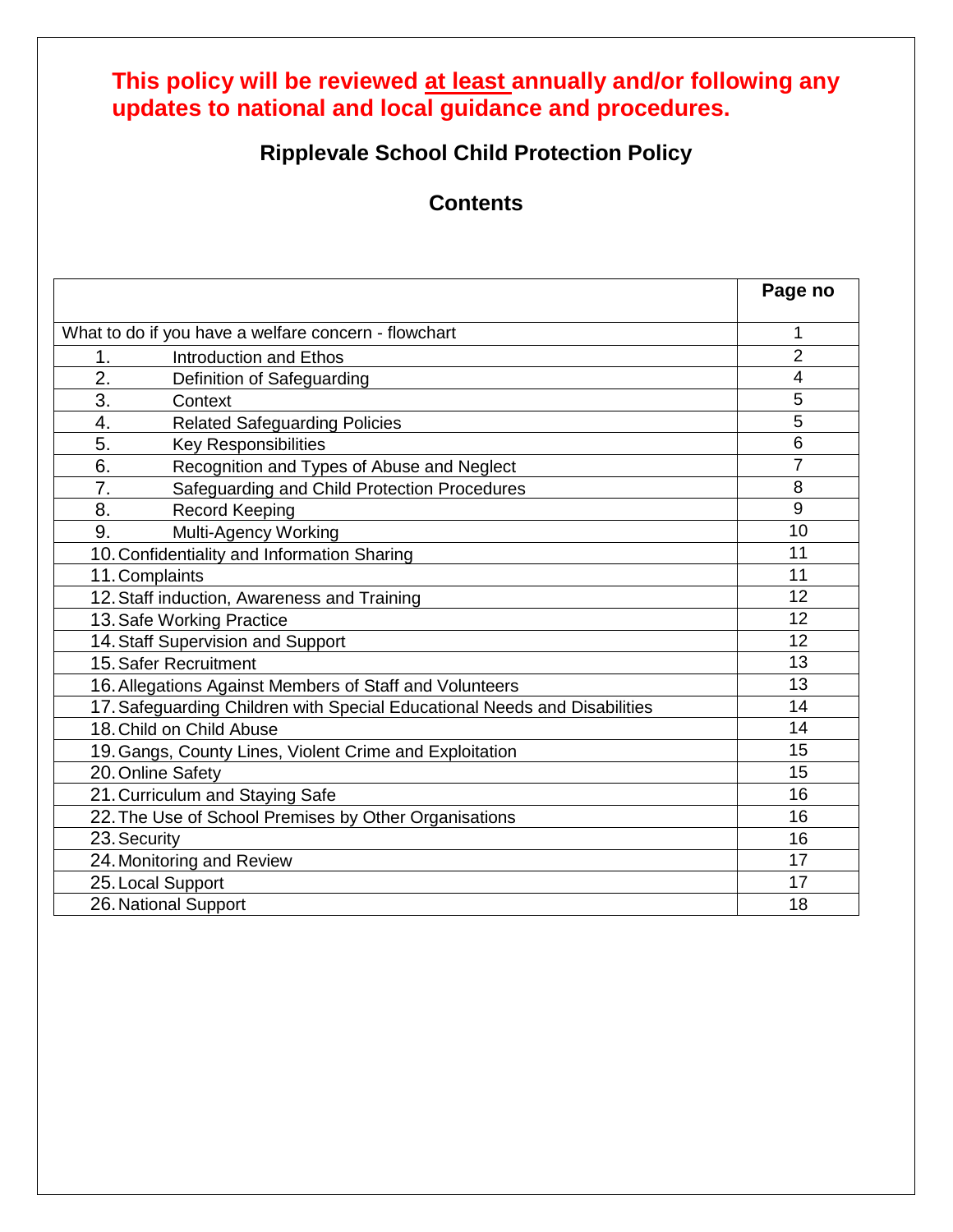# **What to do if you have a welfare concern in** Ripplevale School

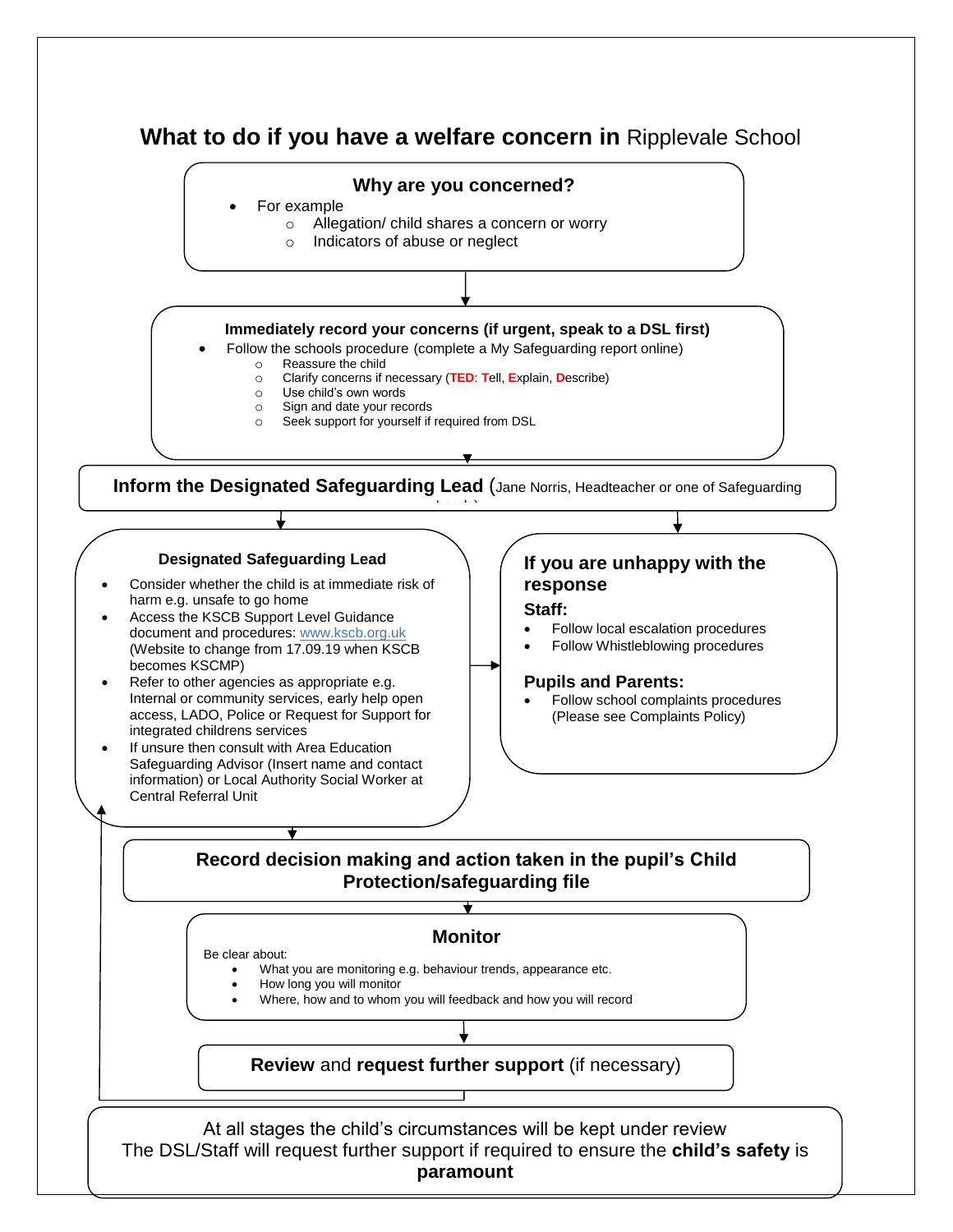# **1. Introduction and Ethos**

*'Ripplevale School provides a caring, learning environment where our students make meaningful progress, relative to their individual starting points. Our aim is to encourage them to develop appropriate personal, social and employable skills enabling them to become confident, independent and aspiring young people.'*

- Ripplevale School is a community and all those directly connected (staff, volunteers, parents, families and pupils) have an essential role to play in making it safe and secure. Ripplevale School recognises our statutory responsibility to safeguard and promote the welfare of all children.
- Ripplevale School recognises the importance of providing an ethos and environment within school that will help children to be safe and feel safe. In our school children are respected and encourage to talk openly.
- Our school core safeguarding principles are:
	- o We are an important part of the wider safeguarding system for children.
	- $\circ$  It is our whole school responsibility to safeguard and promote the welfare of children.
	- $\circ$  All children (defined as those up to the age of 18) regardless of age, gender, ability, culture, race, language, religion or sexual identity, have equal rights to protection.
	- $\circ$  All children have a right to be heard and to have their wishes and feelings taken into account.
	- $\circ$  All our staff understand safe professional practice and adhere to our safeguarding policies.

#### **Additional issues that need to be considered when dealing with child protection and safeguarding of children with autism:** *(This information regarding the vulnerability of our client group is reproduced on all of our key safeguarding documents and therefore results in some necessary repetition)*

Children with autism have difficulty with social communication and social interaction and their ability to be able to understand or report potential signs of abuse will affected, to varying degrees.

If their social understanding is in any way impaired, how they process and understand certain situations will be affected. Difficulty in being able to 'read' other people and therefore understand and interpret their intentions makes children with autism incredibly vulnerable to abuse.

The misconception that a child with autism of average or above-average IQ will be less vulnerable due to having better understanding of what is happening also puts children with autism at further risk.

The nature of autism itself can put people at risk. High levels of stress and anxiety are common, as are self-injurious behaviour, the desire to be alone, behaviour which can be perceived as challenging to others and finding physical contact uncomfortable. This requires an incredibly difficult balance between what is due to autism and how it presents uniquely in each individual and what is a potential sign of abuse.

Sensory factors can also have an impact on the child's behaviour. Seeking sensory stimulation can result in behaviour that is self-injurious. Children with autism sometimes display behaviour that challenges those around them and can therefore be vulnerable to experiencing interventions that are inappropriate, disproportionate or abusive. Children with autism often share environments with other children who may display behaviour which challenges and the child with autism may copy this behaviour.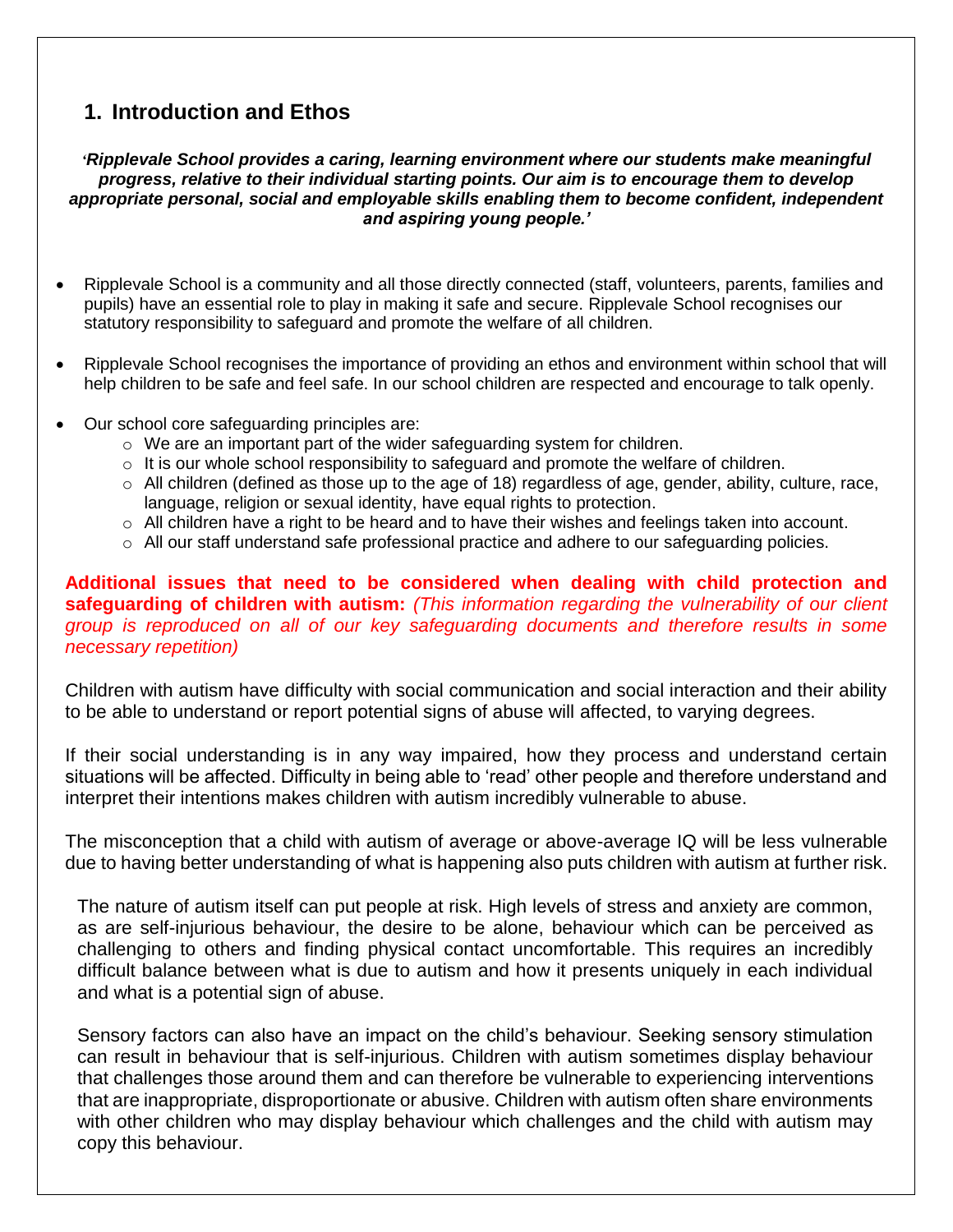Ripplevale School teaches children from an early age to comply with parents and other adults, but there are a number of situations and certain adults where the school would not want them to comply. Children are taught to do as they are told and to listen to adults and do as they say, but the 'grey areas' to these rules can be incredibly confusing for some people with autism. This learned compliance can put them in incredibly vulnerable situations in relation to abuse by adults.

For many children and young people with autism, they may be aware of situations they are in, when they feel that they shouldn't comply and do as an adult has told them. They may instinctively feel a sense of danger. This may not happen instinctively for some children and young people with autism. It is important to explain what those grey areas are and find ways that they may be able to assess the risk themselves.

Staff at Ripplevale School are very aware that there is an increased risk of professionals becoming overfamiliar with the behaviour that a child with autism exhibits. They are then at risk of failing to pick up other concerns, or seeing new behaviour as an extension of behaviour they have already observed. A clear understanding of autism and its impact on a child is imperative, as is the ability to recognise subtle changes or other indicators, and remaining open to the possibility of abuse or neglect.

To this end, our safeguarding and child protection policies are also informed by the guidance document; 'Safeguarding Children with autism' which is available on the school system along with our key safeguarding document.

# **2. Definition of Safeguarding**

- "Safeguarding is not just about protecting children from deliberate harm. It includes a wide range of issues relating to pupil's welfare, health and safety." (Inspecting safeguarding in early years, education and skills, Ofsted, 2019).
- All safeguarding policies will be reviewed on an annual (minimum) basis by the Governing Body which has responsibility for oversight of school safeguarding and child protection systems. The Designated Safeguarding Lead / Headteacher will ensure regular reporting on safeguarding activity and systems in school to the Governing Body. The Governing Body will not receive details of individual pupil situations or identifying features of families as part of their oversight responsibility.
- There are four main elements to our child protection policy
	- o **Prevention** (e.g. positive, supportive, safe school culture, curriculum and pastoral opportunities for children, safer recruitment procedures);
	- o **Protection** (by following the agreed procedures, ensuring all staff are trained and supported to respond appropriately and sensitively to safeguarding concerns);
	- o **Support** (for all pupils, parents and staff, and where appropriate specific intervention for those who may be at risk of harm);
	- o **Working with parents and other agencies** (to ensure appropriate communications and actions are undertaken).
- The procedures contained in this policy apply to all staff (including temporary staff and volunteers) and governors and are consistent with those of Kent Safeguarding Children Board (KSCB) (changing to KSCMP from September).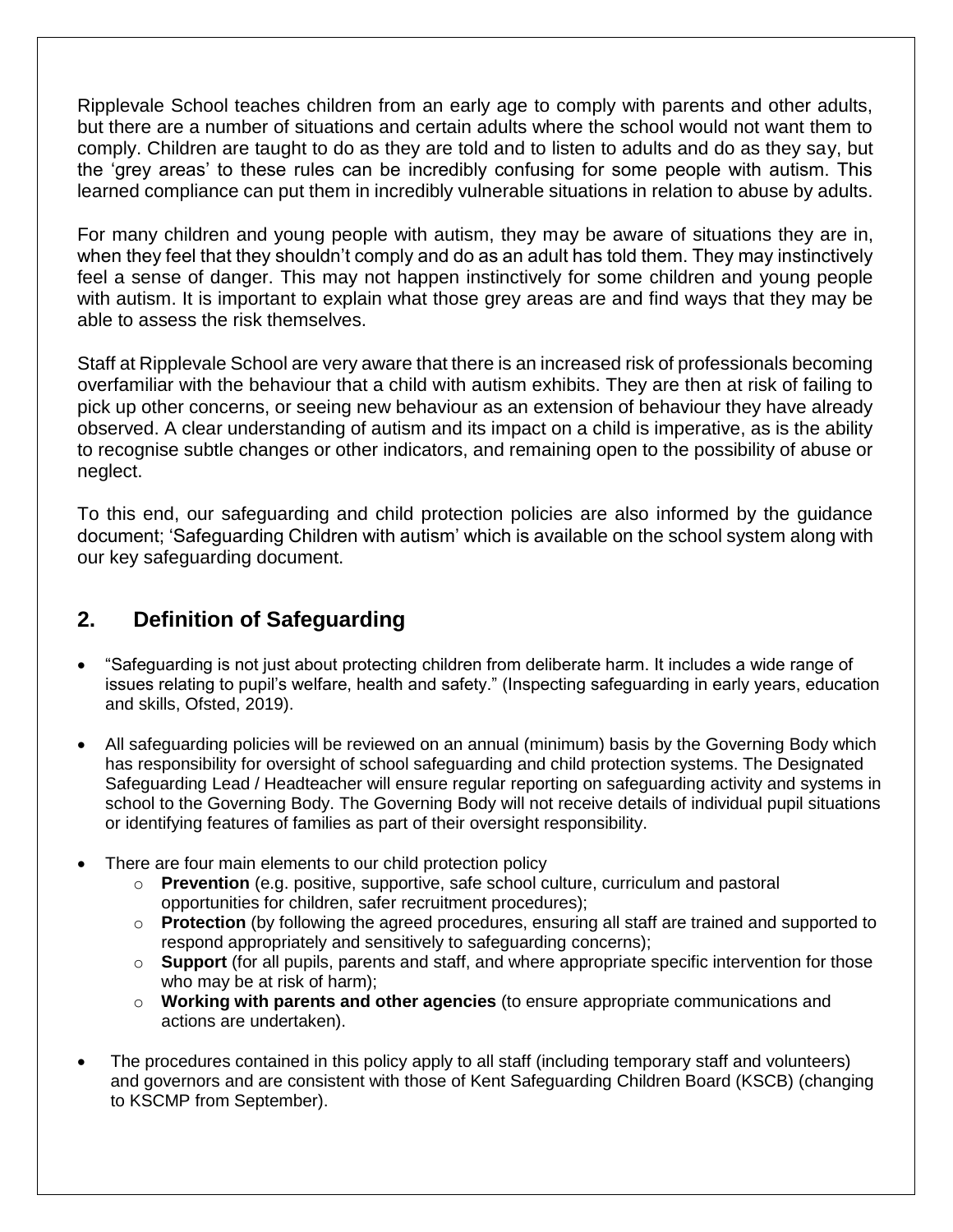#### **3. Context**

- This policy has been developed in accordance with the principles established by the Children Acts 1989 and 2004 and related guidance. This includes:
	- o DfE guidance Keeping Children Safe in Education 2021 (KCSIE)
	- o Working Together to Safeguard Children 2018 (WTSC)
	- o Ofsted: Education Inspection Framework' (2019)
	- $\circ$  Framework for the Assessment of Children in Need and their Families (2000)
	- o Kent and Medway Safeguarding Children Procedures (Online)
	- o Early Years and Foundation Stage Framework 2017 (EYFS)
- Section 175 of the Education Act 2002 requires school governing bodies, local education authorities and further education institutions to make arrangements to safeguard and promote the welfare of all children who are pupils at a school, or who are students under 18 years of age. Such arrangements will have to have regard to any guidance issued by the Secretary of State.
- The school acknowledges that this policy recognises a range of specific safeguarding issues including (but not limited to):
	- o Bullying (including cyberbullying)
	- o Children with family members in prison
	- o Children Missing Education (CME)
	- o Child missing from home or care
	- o Child Sexual Exploitation (CSE)
	- o Child Criminal Exploitation (County Lines)
	- o Domestic abuse
	- o Drugs and alcohol misuse
	- o Fabricated or induced illness
	- o Faith abuse
	- o Female Genital Mutilation (FGM)
	- o Forced marriage
	- o Gangs and youth violence
	- o Gender based abuse and violence against women and girls
	- o Hate
	- o Homelessness
	- o Honour based abuse
	- o Human trafficking and modern slavery
	- o Mental health
	- o Missing children and adults
	- o Online safety
	- o Child on Child abuse
	- o Preventing radicalisation and extremism
	- o Private fostering
	- o Relationship abuse
	- o Sexual Violence and Sexual Harassment
	- o Upskirting
	- o Youth produced sexual imagery or "Sexting"

(Also see Annex A within 'Keeping children safe in education' 2021)

# **4. Related Safeguarding Policies**

• . This policy is one of a series in the school's integrated safeguarding portfolio and should be read in conjunction with the policies as listed below: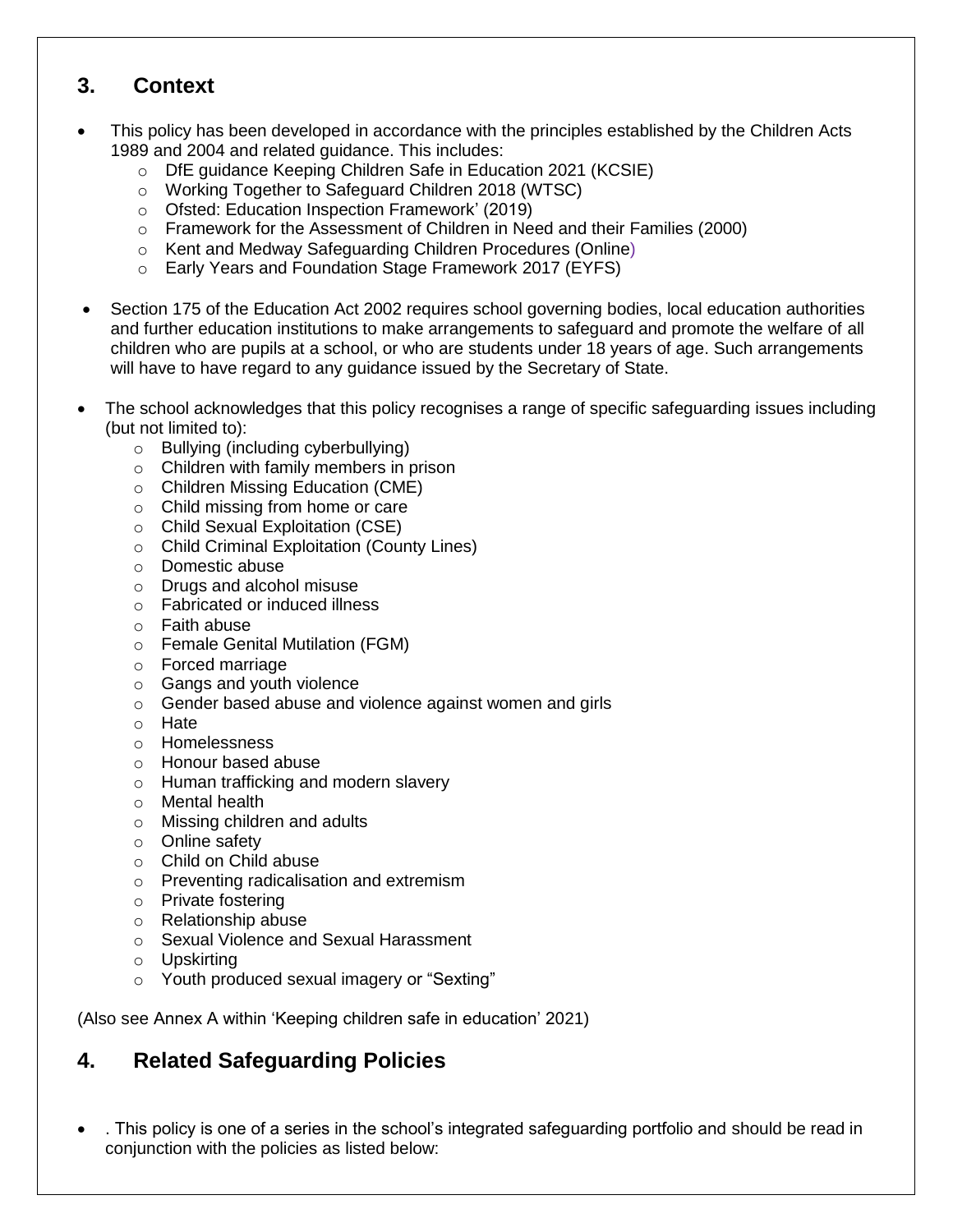- o Behaviour Policy incorporating Physical Intervention
- o Search and Confiscation
- o Online Safety
- o Anti-Bullying
- o Data Protection
- o Images Policy
- o Sex Relationship Education
- o Intimate Care
- o Health and Safety
- o Attendance
- o Risk Assessments (e.g. school trips, use of technology)
- o First Aid
- o Allegations Against Staff
- o Staff Code of Conduct
- o Safer Recruitment
- o Whistleblowing

# **5. Key Responsibilities**

- The Headteacher, Directors and Senior Leadership Team have read and will follow KCSIE 2021.
- The school has a nominated governor for safeguarding. The nominated governor will take the lead role in ensuring that the school has an effective policy which interlinks with other related policies; that locally agreed procedures are in place and being followed; and that the policies are reviewed at least annually and when required.
- The Directors, Headteacher and Senior Leadership Team will ensure that the DSL is properly supported in their role.

#### **5.1 Designated Safeguarding Lead (DSL)**

- The school has appointed a member of the leadership team, Jane Norris, Headteacher, as the Designated Safeguarding Lead (DSL). The DSL has the overall responsibility for the day to day oversight of safeguarding and child protection systems in school.
- The DSL will undergo appropriate and specific training to provide them with the knowledge and skills required to carry out their role. The DSL and any deputy DSL's training will be updated formally every two years, but their knowledge and skills will be updated through a variety of methods at regular intervals and at least annually.
- Deputy DSLs are trained to the same standard as the DSL. Whilst the activities of the DSL may be delegated to the deputies, the ultimate lead responsibility for safeguarding and child protection remains with the DSL and this responsibility will not be delegated.

#### • **It is the role of the DSL to:**

- $\circ$  Act as the central contact point for all staff to discuss any safeguarding concerns
- $\circ$  Maintain a confidential recording system for safeguarding and child protection concerns
- o Coordinate safeguarding action for individual children
	- In the case of Children Looked After the DSL should have the details of the child's social worker and the name of the virtual school head in the authority that looks after the child (with the DSL liaising closely with the designated teacher)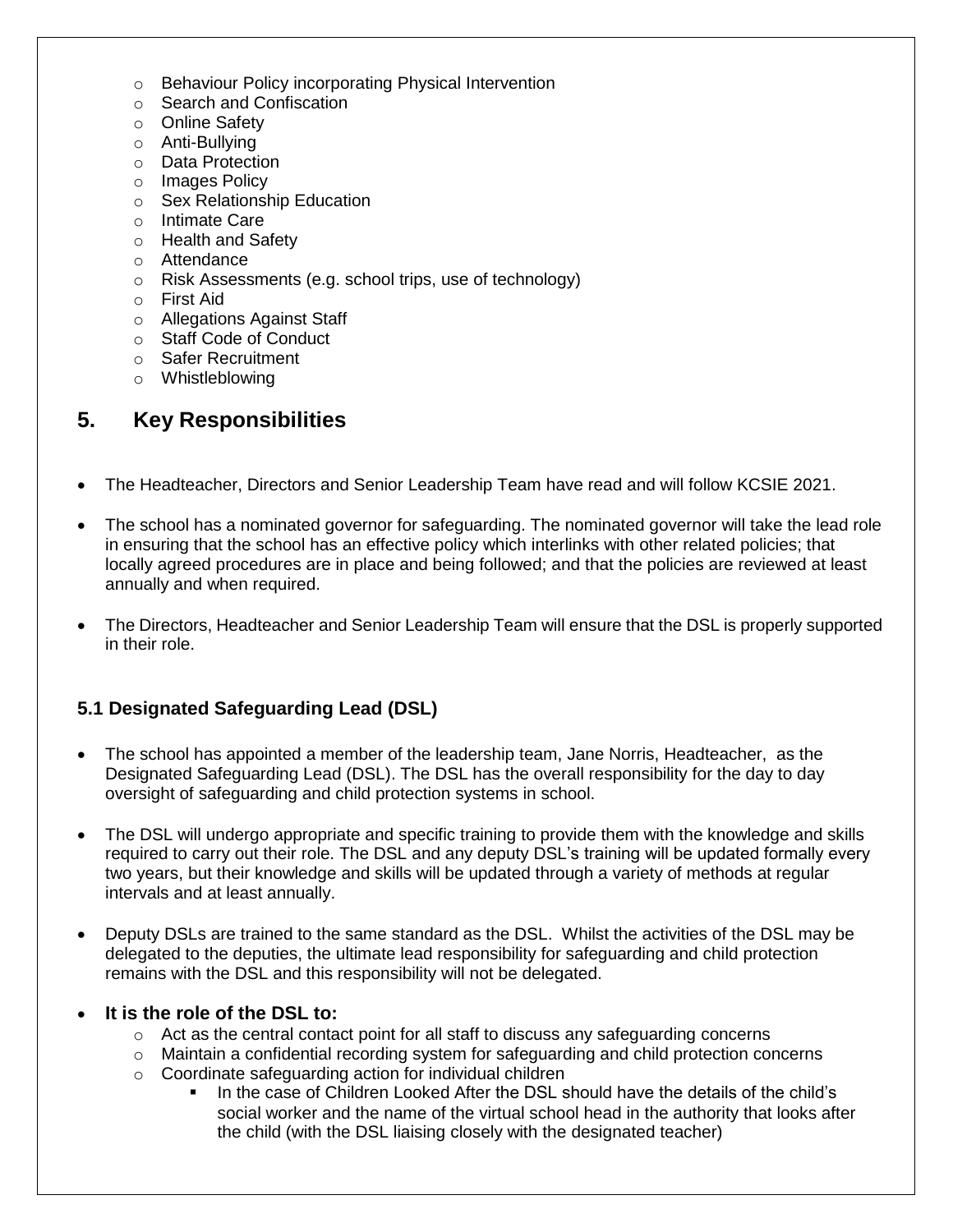- $\circ$  Liaise with other agencies and professionals in line with WTSC 2018
- $\circ$  Ensure that locally established referral procedures are followed as necessary
- $\circ$  Represent, or ensure the school is appropriately represented at multi-agency safeguarding meetings (including Child Protection conferences)
- $\circ$  Manage and monitor the school's role in any multi-agency plan for a child.
- o Be available during term time (during school hours) for staff in the school to discuss any safeguarding concerns
- $\circ$  Ensure all staff access appropriate safeguarding training and relevant updates in line with the recommendations within KCSIE (2021)

#### **5.2 Members of Staff**

- **All members of staff have a responsibility to:**
- Provide a safe environment in which children can learn.
- Be prepared to identify children who may benefit from early help.
- Understand the early help process and their role in it.
- Understand your schools safeguarding policies and systems.
- Undertake regular and appropriate training which is regularly updated.
- Be aware of the process of making referrals to children's social care and statutory assessment under the Children Act 1989.
- Know what to do if a child tells them that he or she is being abused or neglected.
- Know how to maintain an appropriate level of confidentiality.
- Be aware of the indicators of abuse and neglect so that they are able to identify cases of children who may be in need of help or protection.

#### **5.3 Children and Young People**

- **Children and young people (pupils) have a right to:**
	- o Contribute to the development of school safeguarding policies
	- o Receive help from a trusted adult.
	- o Learn how to keep themselves safe, including online

#### **5.4 Parents and Carers**

#### • **Parents/carers have a responsibility to:**

- o Understand and adhere the relevant school/policies and procedures.
- $\circ$  Talk to their children about safeguarding issues with their children & support the school in their safeguarding approaches.
- $\circ$  Identify behaviours which could indicate that their child is at risk of harm including online and seek help and support from the school, or other agencies.

Parents can obtain a copy of the school Child Protection Policy and other related policies on request and can view them via the school website (www.ripplevaleschool.co.uk).

# **6. Recognition and Types of Abuse and Neglect**

- All staff in school should be aware of the definitions and indicators of abuse and neglect. There are four categories of abuse:
	- o Physical abuse
	- o Sexual abuse
	- o Emotional abuse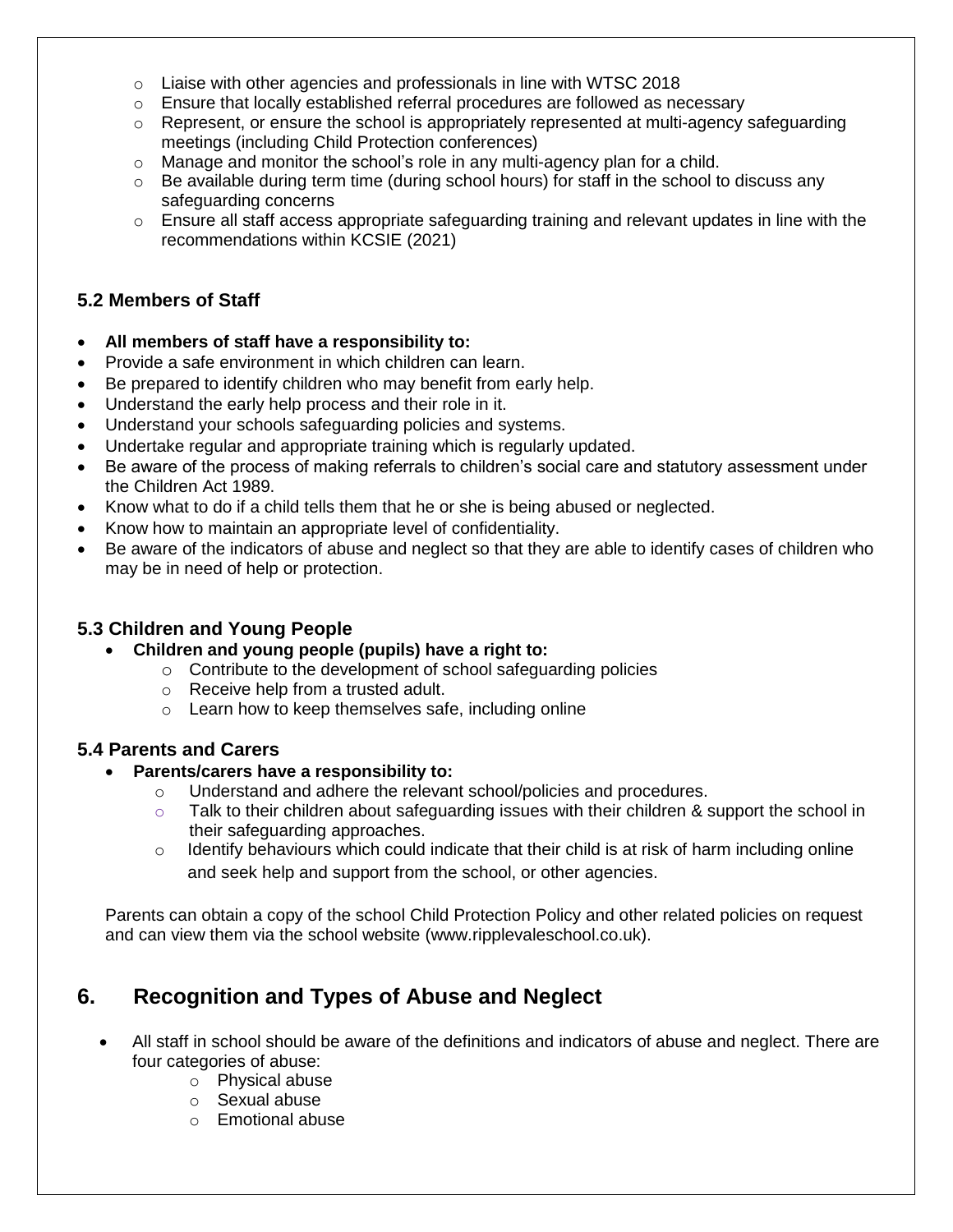- o Neglect
- Members of staff are aware that child welfare concerns may arise in many different contexts and can vary greatly in terms of their nature and seriousness.
- The warning signs and symptoms of child abuse and neglect can vary from child to child. Children also develop and mature at different rates, so what appears to be worrying behaviour for a younger child might be normal for an older child.
- Parental behaviors' may also indicate child abuse or neglect, so staff should also be alert to parent-child interactions or concerning parental behaviours; this could include parents who are under the influence of drugs or alcohol or if there is a sudden change in their mental health.
- By understanding the warning signs, we can respond to problems as early as possible and provide the right support and services for the child and their family. It is important to recognise that a warning sign doesn't automatically mean a child is being abused.

#### **7. Safeguarding and Child Protection Procedures**

• Ripplevale School adheres to the KSCB Safeguarding Children Procedures. The full KSCB procedures and additional guidance relating to specific safeguarding issues can be found on the KSCMP website [www.kscb.org.uk.](http://www.kscb.org.uk/)



• All members of staff are expected to be aware of and follow this approach:

• It may not always be appropriate to go through all four stages sequentially and if a child is in immediate danger or is at risk of harm, a request for support should be made immediately to Children's Social Work Services and/or the police.

**The role of the school in situations where there are child protection concerns is NOT to investigate but to recognise and refer.**

- The DSL may seek advice or guidance from Area Education Safeguarding Advisor from the Education Safeguarding Service before making a decision regarding next steps. They may also seek advice or guidance from a social worker at the Front Door service.
- All members of staff are made aware of the internal and local early help support services. Where a child is being offered or receiving early help support, staff will be supported to understand their role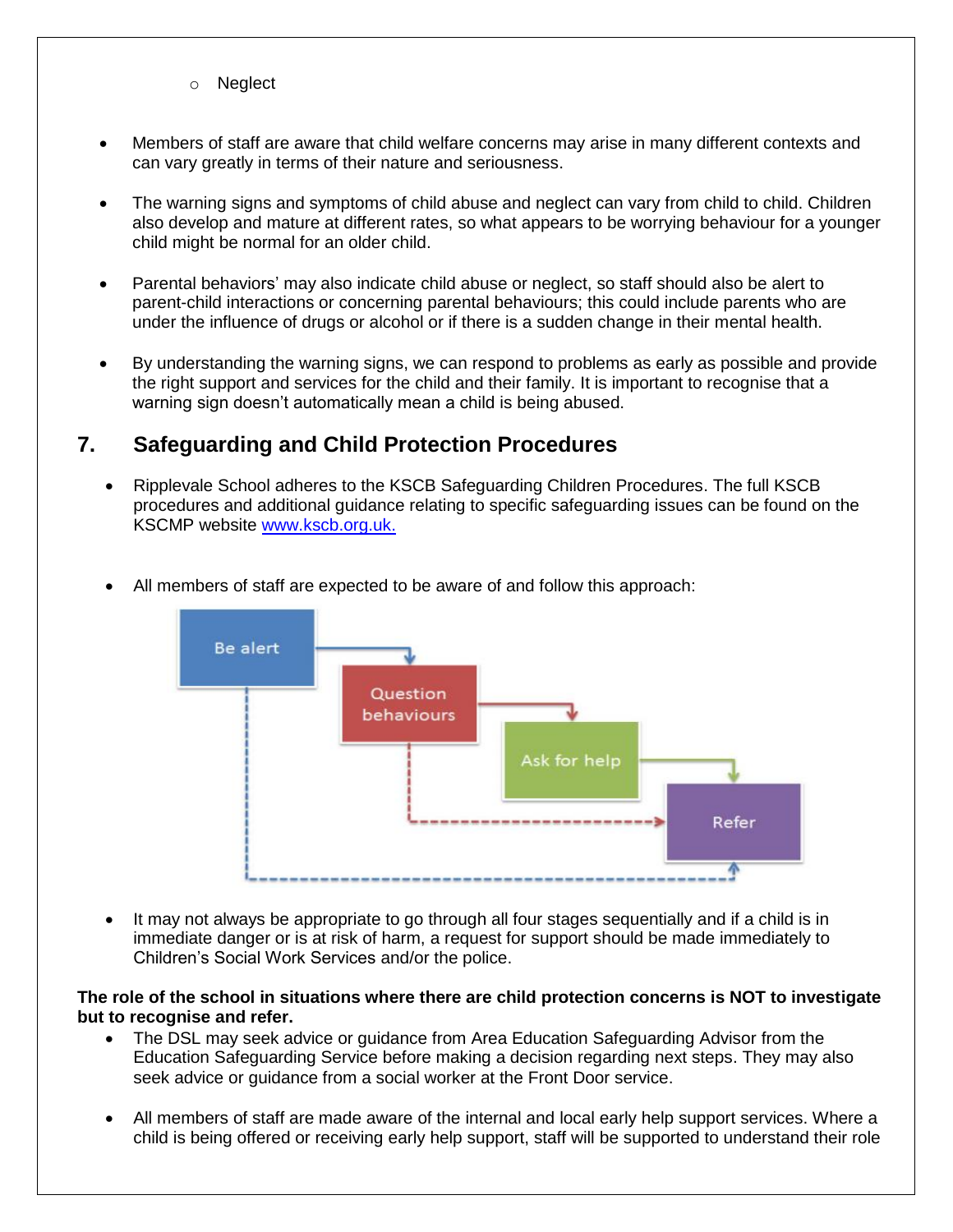in any early help assessment or intervention. This includes identifying emerging problems, liaising with other professionals, and in some cases acting as the lead practitioner.

- The DSL will keep all early help cases under constant review and consideration will be given to a request for support to the Front Door if the situation does not appear to be improving or is getting worse.
- All staff are aware of the process for making request for support referrals for statutory assessments under the Children Act 1989, along with the role they might be expected to play in such assessments.
- **In all but the most exceptional circumstances, parents /carers will be made aware of the concerns for their child at the earliest possible stage.** In the event of a request for support to the Front Door being necessary, parents/carers will be informed and consent to this will be sought in line with guidance provided by KSCMP, unless there is a valid reason not to do so, for example if to do so would put a child at risk of harm to would undermine a criminal investigation.
- In the absence of the availability of the DSL to discuss an immediate and urgent concern, staff can seek advice from the Deputy DSL. They may also seek advice from the Education Safeguarding Service or via consultation with a social worker from the Front Door. If anyone other than the DSL makes a referral to external services, then they will inform the DSL as soon as possible.
- On occasion, staff may pass information about a child to the DSL but remain anxious about action subsequently taken. Staff should feel able to check the progress of a case with the DSL so that they can reassure themselves the child is safe and their welfare is being considered. If following this process, the staff member remains concerned it is the responsibility of that staff member to follow the school's escalation process.
- If a child's situation does not appear to be improving, then the DSL (or the person that made the request for support) will consider re-referral. Professional disagreements (escalation) will be responded to in line with the KSCB procedures and DSLs may request support via the Education Safeguarding Service.

#### **8. Record Keeping**

- Staff will record any welfare concern that they have about a child on the school's safeguarding incident/concern form (with a body map if injuries have been observed) and pass them without delay to the DSL. Records will be completed as soon as possible after the incident/event, using the child's words and will be signed and dated by the member of staff. If there is an immediate concern the member of staff should consult with a DSL as this needs ot take priority.
- All safeguarding concerns, discussions and decisions (and justifications for those decisions) will be recorded in writing. If members of staff are in any doubt about recording requirements, they should discuss their concerns with DSL.
- **Incident/Welfare concern forms are to be completed by staff on line via Safeguard My School.**
- Safeguarding records are kept for individual children and are maintained separately from all other records relating to the child in the school. Safeguarding records are kept in accordance with data protection legislation and are retained centrally and securely by the DSL. Safeguarding records are shared with staff on a 'need to know' basis only.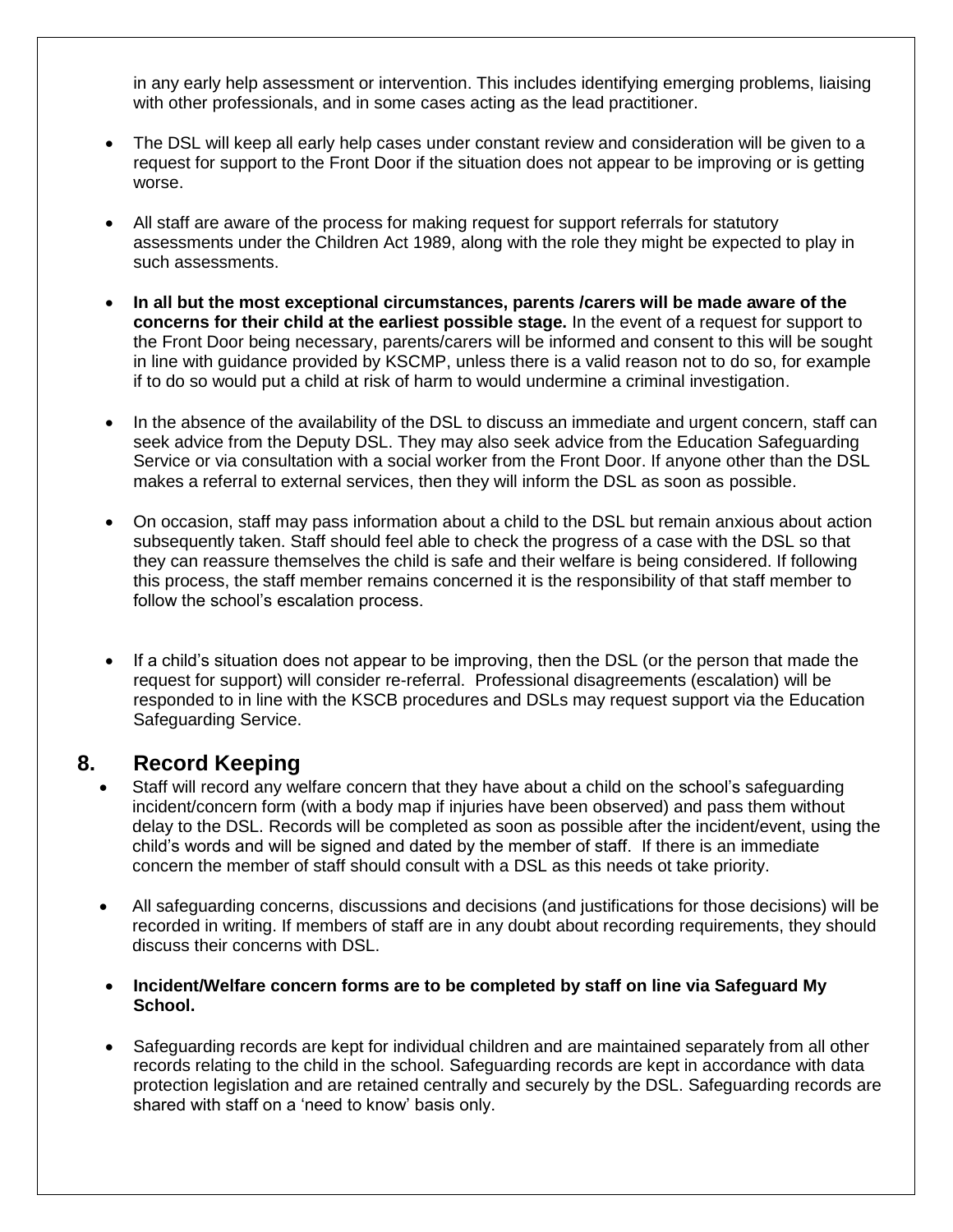- All safeguarding records will be transferred in accordance with data protection legislation to the child's subsequent school/setting, under confidential and separate cover. These will be given to the new DSL and a receipt of delivery will be obtained.
- Detailed guidance on Record Keeping is found in a separate document "Guidelines for Safeguarding Record Keeping in Schools"*.*
- The Senior Leadership Team and Headteacher will be kept informed of any significant issues by the DSL.

# **9. Multi-agency Working**

• Ripplevale School recognises and is committed to its responsibility to work with other professionals and agencies in line with statutory guidance (WTTSC 2018)

Schools are not the investigating agency when there are child protection concerns We will however contribute to the investigation and assessment processes as required. Ripplevale School recognises the importance of multi-agency working and will support attendance at relevant safeguarding meetings, including Child Protection Conferences, Core Groups, Strategy Meetings, Child in Need meetings or other early help multi-agency meetings.

• The School Leadership Team and DSL will work to establish strong and co-operative relationships with relevant professionals in other agencies.

# **10. Confidentiality and Information Sharing**

- Ripplevale School recognises that all matters relating to child protection are confidential. The Headteacher or DSL will only disclose information about a pupil to other members of staff on a 'need to know' basis.
- All members of staff must be aware that whilst they have duties to keep any information confidential, they also have a professional responsibility to share information with other agencies to safeguard children.
- All staff must be aware that they cannot promise a child to keep secrets which might compromise the child's safety or wellbeing.
- DfE Guidance on Information Sharing (July 2018) provides further detail. **This is kept on line on school intranet.**

#### **11. Complaints**

- The school has a **Complaints Procedure** available to parents, pupils and members of staff and visitors who wish to report concerns. This can be found on school website **[\(www.ripplevaleschool.co.uk\)](http://www.ripplevaleschool.co.uk/).**
- All reported concerns will be taken seriously and considered within the relevant and appropriate process. Anything that constitutes an allegation against a member of staff or volunteer will be dealt with under the specific **Procedures for Managing Allegations against Staff policy.** This can be found on the school website.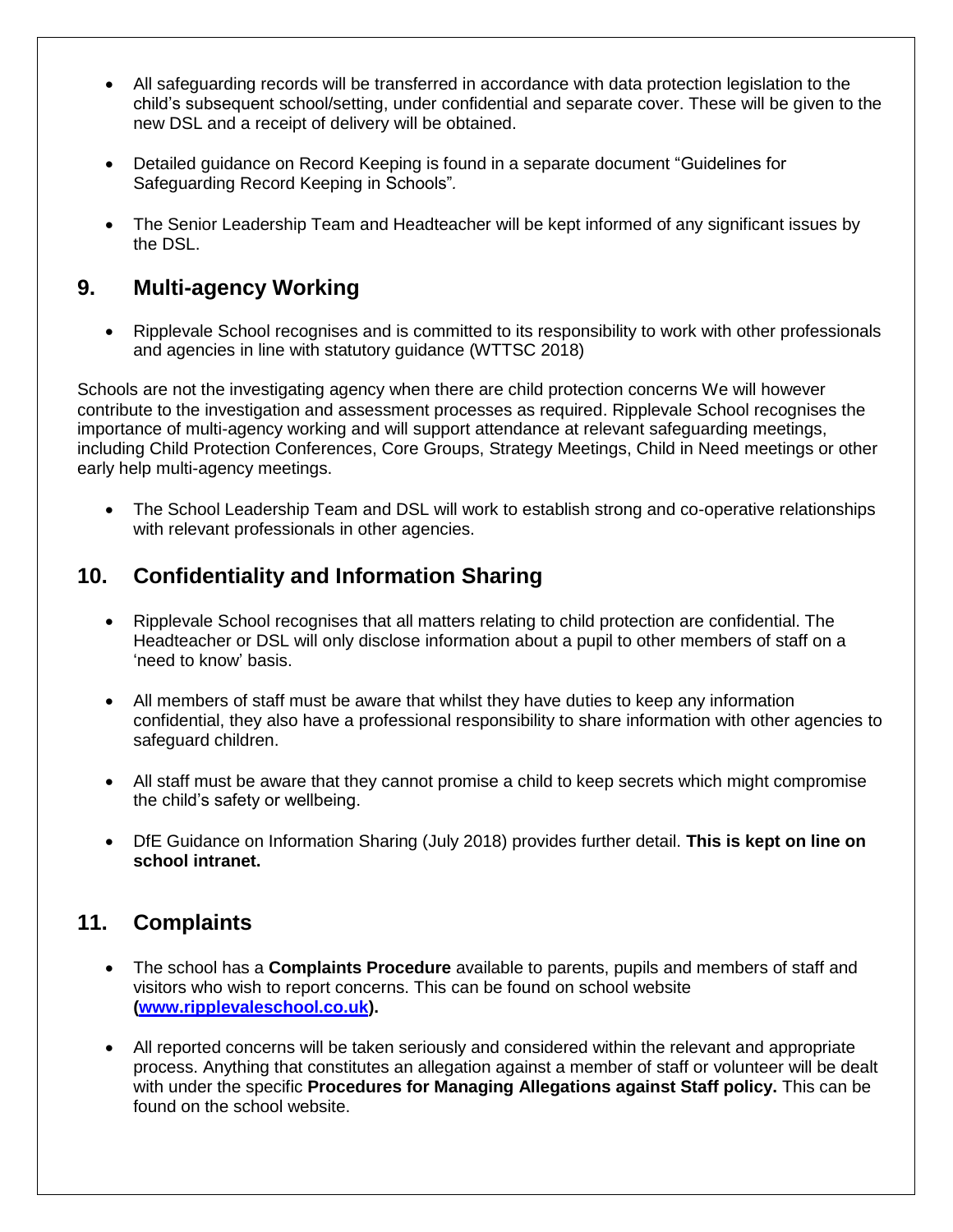## **12. Staff Induction, Awareness and Training**

- All members of staff have been provided with a copy of Part One of "*Keeping Children Safe in Education"* (2021) which covers Safeguarding information for all staff. School leaders will read the entire document. School leaders and all members of staff who work directly with children will access Annex A within Keeping Children Safe in Education 2021. Members of staff have signed to confirm that they have read and understood Part One and Annex A. A record of completion of this will be maintained on personnel files.
	- The DSL will ensure that all new staff and volunteers (including temporary staff) are aware of the school's internal safeguarding processes.
	- All staff members (including temporary staff) will receive training to ensure they are aware of a range of safeguarding issues.
	- All staff members (including temporary staff) will receive regular safeguarding and child protection updates, at least annually.
	- All staff members (including temporary staff) will be made aware of the schools expectations regarding safe and professional practice via the staff behaviour policy (or code of conduct) and Acceptable Use Policy.
	- The DSL and Headteacher will provide an annual report to the Governing Body detailing safeguarding training undertaken by all staff and will maintain up to date register of who has been trained.
	- Although the school has a nominated lead for the governing body all members of the governing body will access appropriate safeguarding training which covers their specific strategic responsibilities on a regular basis.

#### **13. Safe Working Practice**

- All members of staff are required to work within clear guidelines on Safe Working Practice / the school's Code of Conduct.
- Staff should be aware of the school's **Behaviour and Physical Intervention Policies***,* and any physical interventions must be in line with agreed policy and procedures.
- Staff should be particularly aware of the professional risks associated with the use of social media and electronic communication (email, mobile phones, texting, social network sites etc.) and should adhere to the school's online safety and Acceptable Use policies.

# **14. Staff Supervision and Support**

- Any member of staff affected by issues arising from concerns for children's welfare or safety can seek support from the DSL.
- The induction process will include familiarisation with child protection responsibilities and procedures to be followed if members of staff have any concerns about a child's safety or welfare.
- The school will provide appropriate supervision and support for all members of staff to ensure that: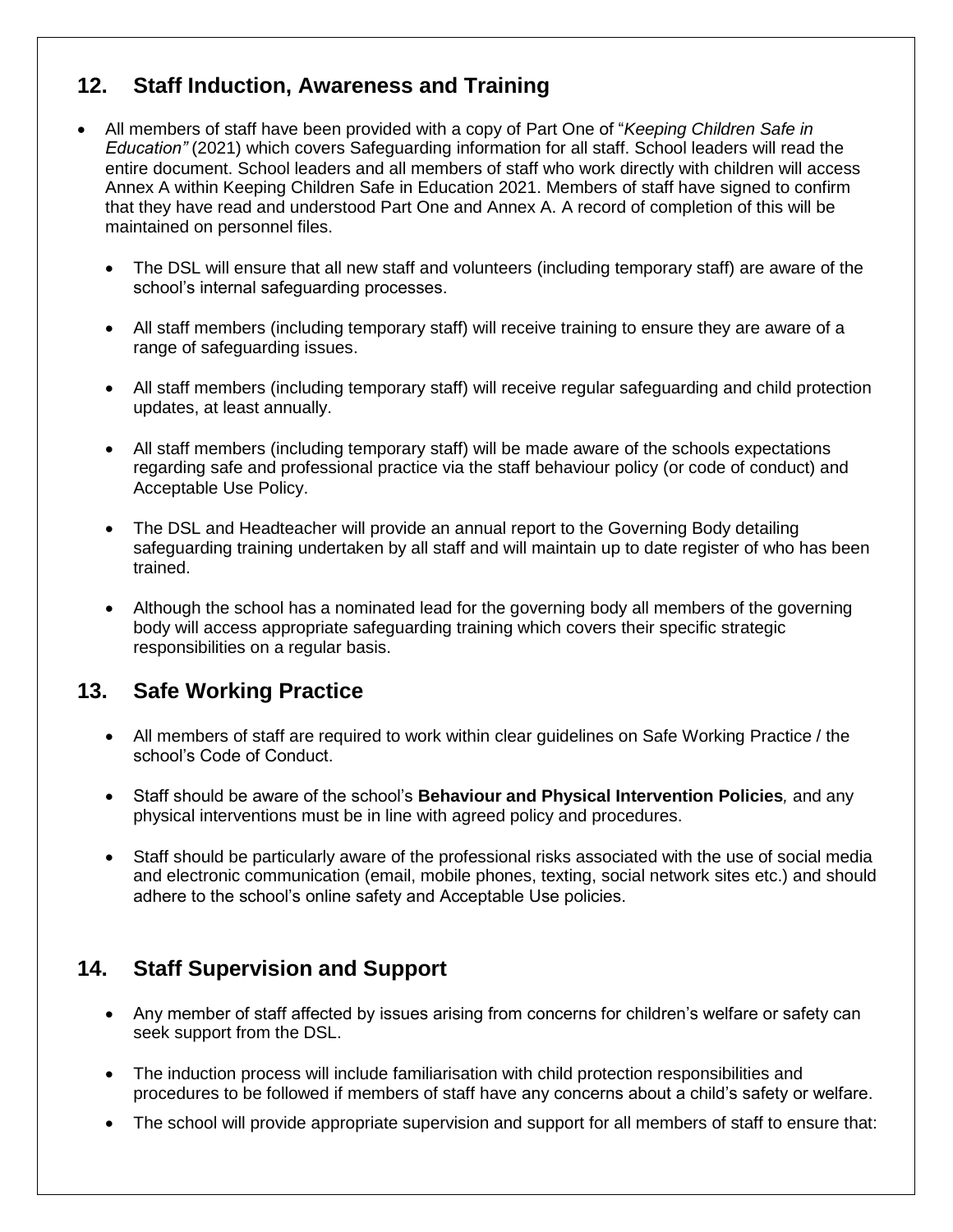- $\circ$  All staff are competent to carry out their responsibilities for safeguarding and promoting the welfare of children
- o All staff will be supported by the DSL in their safeguarding role.
- $\circ$  All members of staff have regular reviews of their own practice to ensure they improve over time.

The DSL will also put staff in touch with outside agencies for professional support if they so wish. Staff can also approach organisations such as their Union, the Education Support Partnership or other similar organisations directly.

# **15. Safer Recruitment**

- Ripplevale School ensure that develop a safe culture and that all steps are taken to recruit staff and volunteers who are safe to work with our pupils and staff.
- The Senior Leadership Team are responsible for ensuring that the school follows safe recruitment processes outlined within guidance.
- Ripplevale School is responsible for ensuring that the school maintains an accurate Single Central Record (SCR) in line with statutory guidance.
- Ripplevale School will ensure that there is at least one of the persons who conducts an interview has completed safer recruitment training.
- We are also committed to supporting the statutory guidance from the Department for Education on the application of the Childcare (Disqualification) Regulations 2009 and related obligations under the Childcare Act 2006 in schools.
- We advise all staff to disclose any reason that may affect their suitability to work with children including convictions, cautions, court orders, cautions, reprimands and warnings.

# **16. Allegations Against Members of Staff and Volunteers**

- Ripplevale School recognises that it is possible for staff and volunteers to behave in a way that might cause harm to children and takes seriously any allegation received. Such allegations should be referred immediately to the Headteacher or deputy in their absence who will first contact the Local Authority Designated Officer (LADO) to agree further action to be taken in respect of the child and staff member. In the event of allegations of abuse being made against the headteacher then staff are advised that allegations should be reported to the Directors who will contact the LADO in the first instance.
- All staff and volunteers should feel able to raise concerns about poor or unsafe practice and such concerns will always be taken seriously by the senior leadership team.
- All members of staff are made aware of the school's Whistleblowing procedure and that it is a disciplinary offence not to report concerns about the conduct of a colleague that could place a child at risk. Staff can also access the NSPCC whistleblowing helpline if they do not feel able to raise concerns regarding child protection failures internally. Staff can call: 0800 028 0285 (8:00 AM to 8:00 PM Monday to Friday) or email: [help@nspcc.org.uk](mailto:help@nspcc.org.uk)
- Ripplevale School has a legal duty to refer to the Disclosure and Barring Service (DBS) anyone who has harmed, or poses a risk of harm, to a child, or if there is reason to believe the member of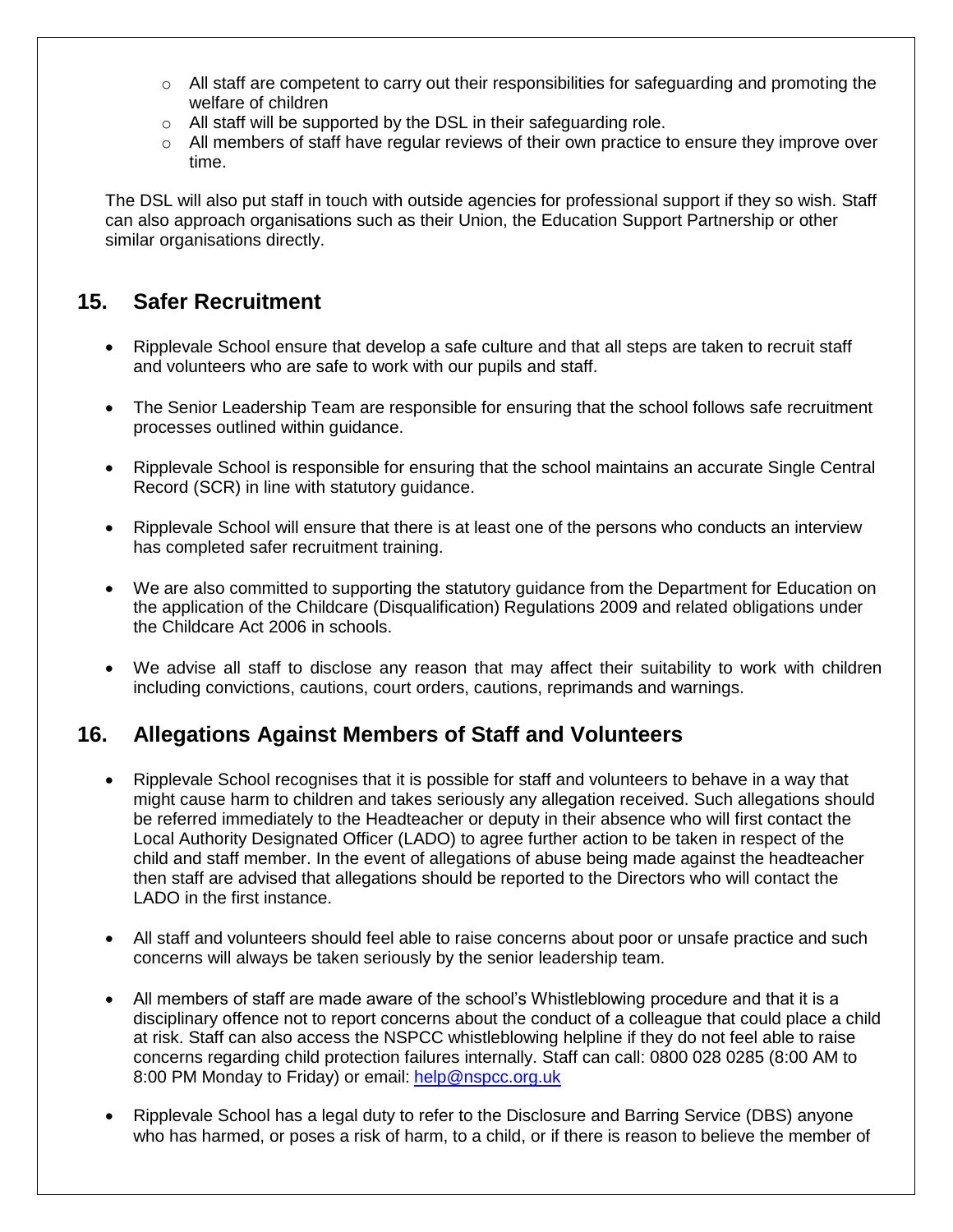staff has committed one of a number of listed offences, and who has been removed from working (paid or unpaid) in regulated activity, or would have been removed had they not left. The DBS will consider whether to bar the person. If these circumstances arise in relation to a member of staff at our school, a referral will be made as soon as possible after the resignation or removal of the individual in accordance with advice from the LADO and/or Schools Personnel Service.

# **When in doubt – consult**

#### **17. Safeguarding Children with Special Educational Needs and Disabilities**

- Ripplevale School acknowledges that children with special educational needs (SEN) and disabilities can face additional safeguarding challenges as they may have an impaired capacity to resist or avoid abuse.
- Ripplevale School will ensure that children with SEN and disabilities, specifically those with communication difficulties will be supported to ensure that their voice is heard and acted upon.
- Members of staff are encouraged to be aware that children with SEN and disabilities can be disproportionally impacted by safeguarding concerns such as bullying. All members of staff will be encouraged to appropriately explore possible indicators of abuse such as behaviour/mood change or injuries and not to assume that they are related to the child's disability and be aware that children with SEN and disabilities may not always outwardly display indicators of abuse.

# **18. Child on Child Abuse**

- All members of staff at Ripplevale School recognise that children are capable of abusing their peers. Child on child abuse can take many forms, including but not limited to, bullying, cyberbullying, gender-based abuse, hazing (initiation type violence), sexually harmful behaviour, violence and 'sexting'. Staff and leadership are to be mindful that some potential issues may be affected by gender, age, ability and culture of those involved.
- Ripplevale School believes that abuse is abuse and it will never be tolerated.
- 'Upskirting' is a criminal offence and will not be tolerated. It typically involves someone taking a photograph under a person's clothes without them knowing, with the intention of viewing their genitals or buttocks to obtain sexual gratification, or cause the victim humiliation, distress or alarm.
- 'Sexting' (Youth Produced Sexual Images) will not be tolerated. The school will respond to cases of 'sexting' in line with UKCCIS "Sexting in Schools and Colleges" guidance and in line with Kent Safeguarding Children Multi-agency Partnership (KSCMP) guidance.

# **19. Gangs, County Lines, Violent Crime and Exploitation**

• Ripplevale School recognises the impact of gangs, county lines, violent crime and exploitation. It is recognised that the initial response to child victims is important and that staff will take any allegation seriously and work in ways that support children and keep them safe.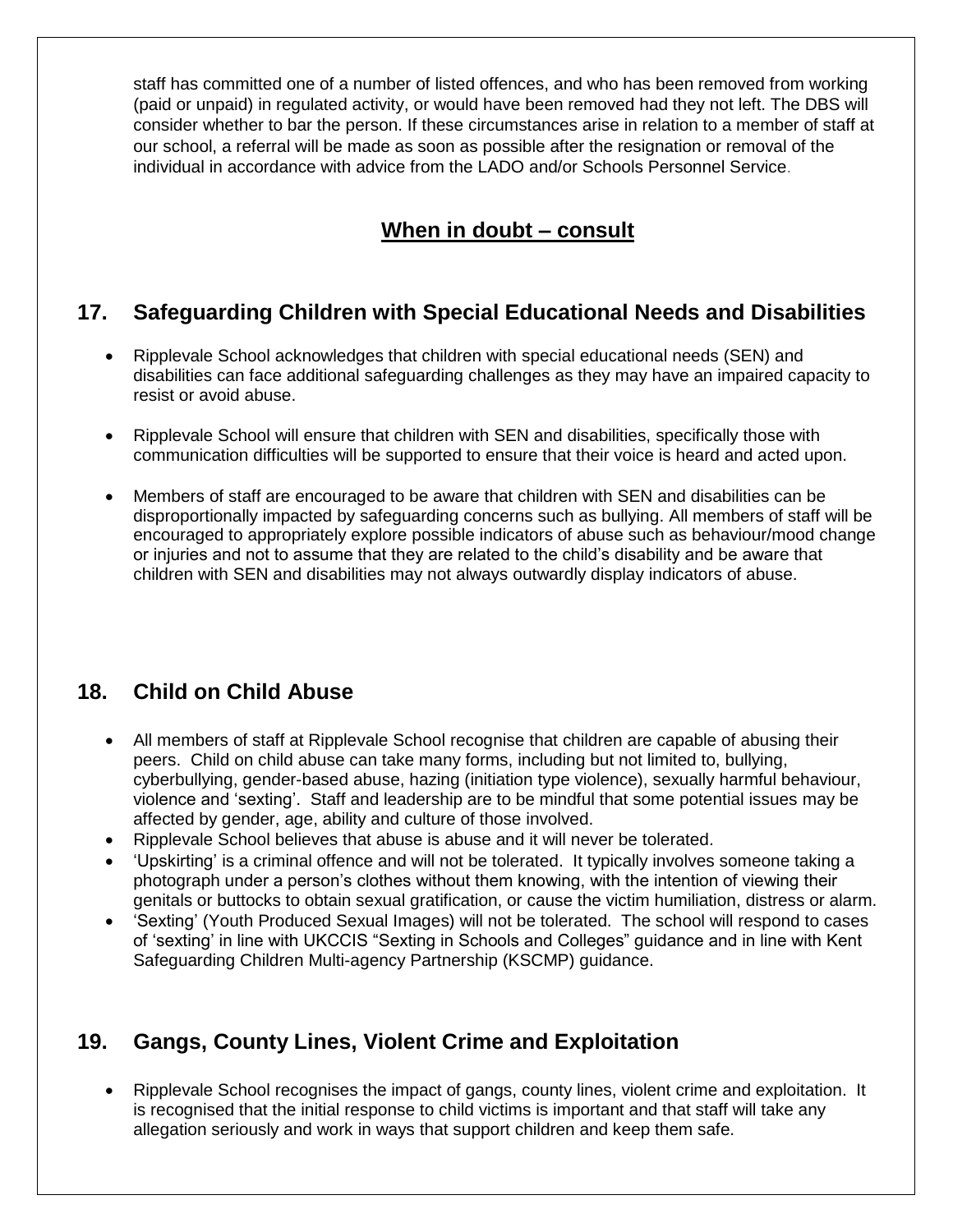- All staff have been trained and recognise the need to be vigilant for the signs that may include, but not exclusively:
	- $\circ$  Unexplained gifts/new possessions these can indicate children have been approached by/involved with individuals associated with criminal networks/gangs.
	- o Increased absence from school.
	- o Change in friendships/relationships with others/groups.
	- o Significant decline in performance.
	- o Signs of self-harm/significant change in wellbeing.
	- o Signs of assault/unexplained injuries.

#### **20. Online Safety**

- It is recognised by Ripplevale School that the use of technology presents challenges and risks to children and adults both inside and outside of school.
- The DSL has overall responsibility for online safeguarding within the school.
- Ripplevale School identifies that the issues can be broadly categorised into three areas of risk:
	- o **content:** being exposed to illegal, inappropriate or harmful material
	- o **contact:** being subjected to harmful online interaction with other users
	- o **conduct:** personal online behaviour that increases the likelihood of, or causes, harm.
- The DSL and leadership team have read about Online Safety within 'Keeping Children Safe in Education' 2021.
- Ripplevale School recognises the specific risks that can be posed by mobile phones and cameras and in accordance with KCSIE 2021 has appropriate policies in place that are shared and understood by all members of the school community. Further information reading the specific approaches relating to this can be found in the schools **Online Safety Policy**, **Acceptable Use Policy** and **Image Use Policy** which can be found on school website and staff intranet.
- Ripplevale School will ensure that appropriate filtering and monitoring systems are in place when pupils and staff access school systems and internet provision.
- Ripplevale School acknowledges that whilst filtering and monitoring is an important part of schools' online safety responsibilities, it is only one part of our approach to online safety. Pupils and adults may have access to systems external to the school control such as mobile phones and other internet enabled devices and technology and where concerns are identified appropriate action will be taken.
- Ripplevale School will ensure a comprehensive whole school curriculum response is in place to enable all pupils to learn about and manage online risks effectively and will support parents and the wider school community (including all members of staff) to become aware and alert to the need to keep children safe online.

#### **21. Curriculum and Staying Safe**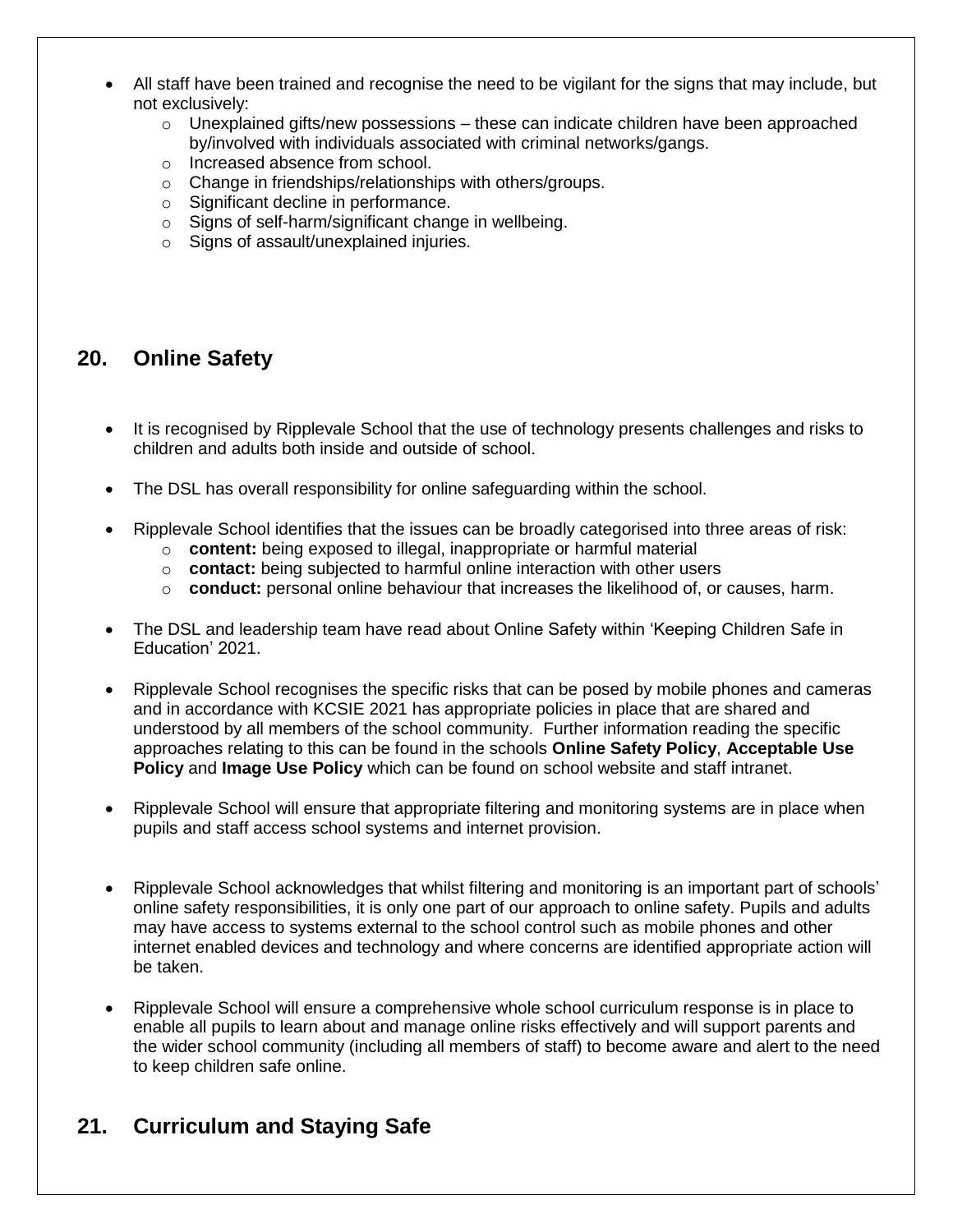- We recognise that schools play an essential role in helping children to understand and identify the parameters of what is appropriate child and adult behaviour; what is 'safe'; to recognise when they and others close to them are not safe; and how to seek advice and support when they are concerned.
- Our curriculum provides opportunities for increasing self-awareness, self-esteem, social and emotional understanding, assertiveness and decision making so that students have a range of contacts and strategies to ensure their own protection and that of others. Online safety is integrated into the curriculum.
- Our school systems support children to talk to a range of staff. Children will be listened to and heard and their concerns will be taken seriously and acted upon as appropriate.

# **22. The Use of School Premises by Other Organisations**

- Where services or activities are provided separately by another body using the school premises, the Headteacher and Governing Body will seek written assurance that the organisation concerned has appropriate policies and procedures in place with regard to safeguarding children and child protection and that relevant safeguarding checks have been made in respect of staff and volunteers.
- If this assurance is not achieved, then an application to use premises will be refused.

#### **23. Security**

- All members of staff have a responsibility for maintaining awareness of buildings and grounds security and for reporting concerns that may come to light.
- Appropriate checks will be undertaken in respect of visitors and volunteers coming into school as outlined within guidance. Visitors will be expected to sign in and out via the office visitors log and to display a visitors badge whilst on school site. Any individual who is not known or identifiable should be challenged for clarification and reassurance.
- The school will not accept the behaviour of any individual (parent or other) that threatens school security or leads others (child or adult) to feel unsafe. Such behaviour will be treated as a serious concern and may result in a decision to refuse access for that individual to the school site.

# **24. Monitoring and Review**

- All school staff (including temporary staff and volunteers) will have access to a copy of this policy. The policy will also be available to parents/carers.
- The policy forms part of our school development plan and will be reviewed annually.

# **25. Local Support**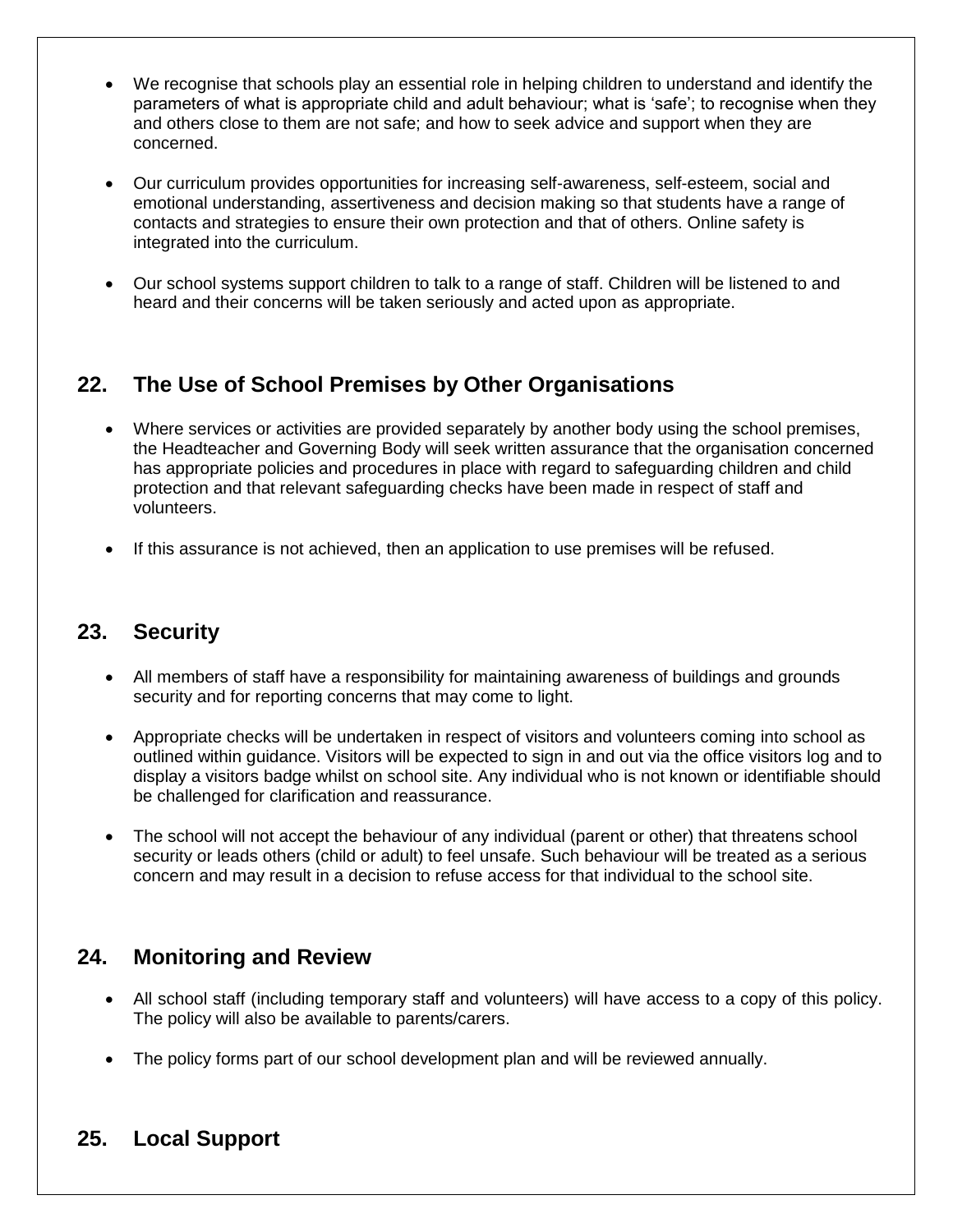#### • All members of staff in Ripplevale School are made aware of local support available.

- o **Contact details for Area Safeguarding Advisor (Education Safeguarding Service)**
	- Claire Ledger at Kroner House, Eurogate Business Park, Ashford. TN24 8XU on 03000 415648
	- [www.kelsi.org.uk/support-for-children-and-young-people/child-protection-and](http://www.kelsi.org.uk/support-for-children-and-young-people/child-protection-and-safeguarding/safeguarding-contacts)[safeguarding/safeguarding-contacts](http://www.kelsi.org.uk/support-for-children-and-young-people/child-protection-and-safeguarding/safeguarding-contacts)

#### o **Contact details for Online Safety in the Education Safeguarding Service**

- Rebecca Avery, Education Safeguarding Advisor (Online Protection):
- Ashley Assiter, Online Safety Development Officer
- 03000 415797
- **EXECTE:** [esafetyofficer@kent.gov.uk](mailto:esafetyofficer@kent.gov.uk) (non-urgent issues only)

#### o **Contact details for the LADO**

- Telephone: 03000 410888
- **Email:** [kentchildrenslado@kent.gov.uk](mailto:kentchildrenslado@kent.gov.uk)

#### o **Childrens Social Work Services**

- Front door: 03000 411111
- Out of Hours Number: 03000 419191
- o **Kent Police**
	- 101 (or 999 if there is an immediate risk of harm)

#### o **Kent Safeguarding Children Multi-agency Partnership (KSCMP)**

- [kscmp@kent.gov.uk](mailto:kscmp@kent.gov.uk)
- 03000 421126

#### **26. National Support**

#### **Support for staff**

- Education Support Partnership: [www.educationsupportpartnership.org.uk](http://www.educationsupportpartnership.org.uk/)
- Professional Online Safety Helpline: [www.saferinternet.org.uk/helpline](http://www.saferinternet.org.uk/helpline)

#### **Support for Pupils**

- NSPCC: [www.nspcc.org.uk](http://www.nspcc.org.uk/)
- ChildLine: [www.childline.org.uk](http://www.childline.org.uk/)
- Papyrus: [www.papyrus-uk.org](http://www.papyrus-uk.org/)
- Young Minds: [www.youngminds.org.uk](http://www.youngminds.org.uk/)
- The Mix: [www.themix.org.uk](http://www.themix.org.uk/)

#### **Support for adults**

- Family Lives: [www.familylives.org.uk](http://www.familylives.org.uk/)
- Crime Stoppers: [www.crimestoppers-uk.org](http://www.crimestoppers-uk.org/)
- Victim Support: [www.victimsupport.org.uk](http://www.victimsupport.org.uk/)
- Kidscape: [www.kidscape.org.uk](http://www.kidscape.org.uk/)
- The Samaritans: [www.samaritans.org](http://www.samaritans.org/)
- Mind: [www.mind.org.uk](http://www.mind.org.uk/)